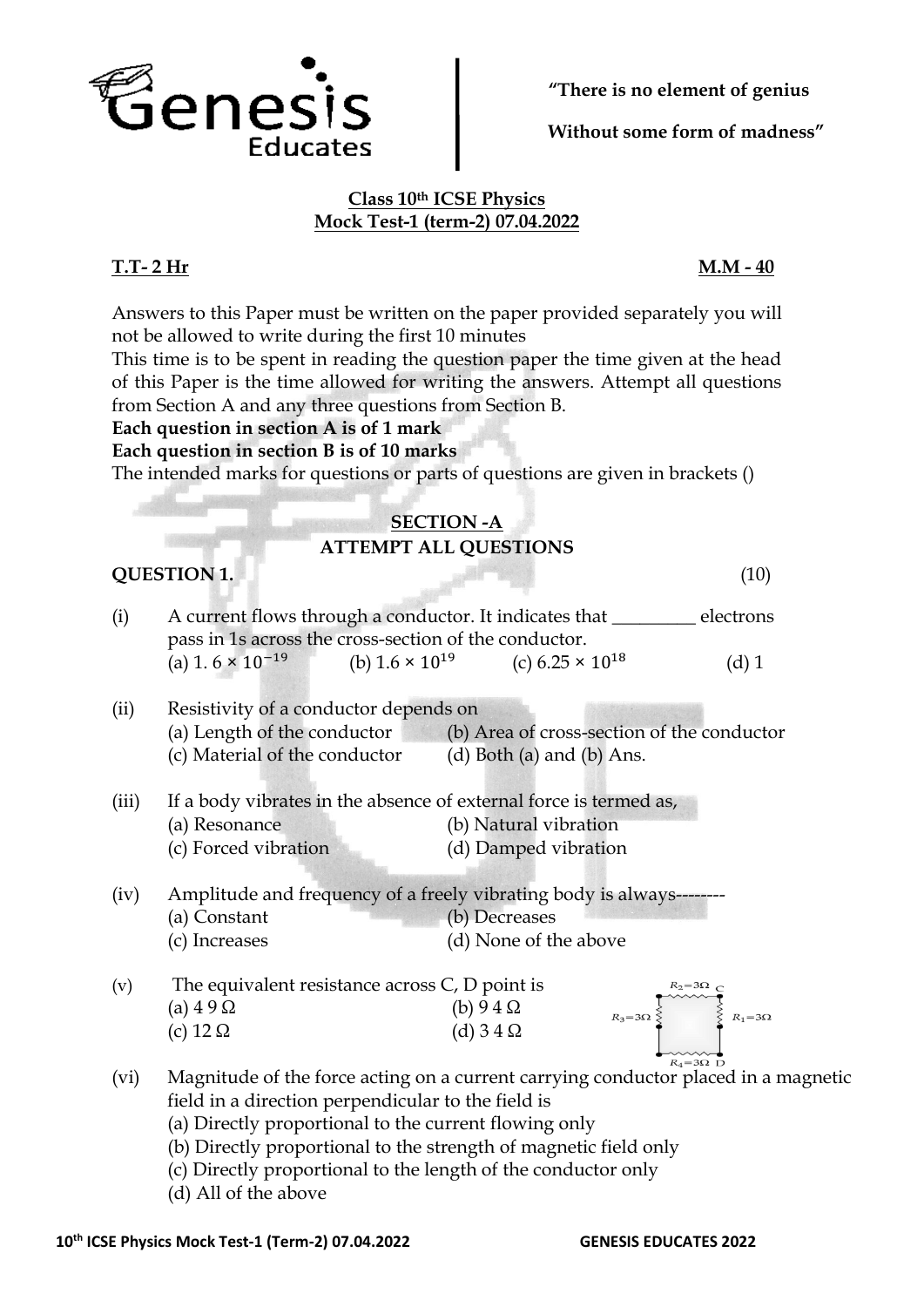- (vii) An alternating voltage of frequency 50 Hz changes its direction at a time interval of
	- (a)  $1 / 100$  s (b)  $1 / 50$  s (c)  $1 / 25$  s (d)  $1 / 200$  s
- (viii) 1 calorie is correctly defined as
	- (a) Heat energy required to raise the temperature 1g of water from 14.5°C to 15.5°C.
	- (b) Heat energy required to raise the temperature 1g of water by 1°C.
	- (c) Heat energy required to raise the temperature 1g of water 4°C to 5°C.
	- (d) Heat energy required to raise the temperature 1g of water 0°C to 1°C.
- (ix) The following figure shows the heating curve of a substance.



- (c) Less than  $100^{\circ}$ C (d) More than  $200^{\circ}$ C
- (x) Same amount of heat is supplied to two liquids  $X$  and  $Y$ . Temperature of liquid  $X$ rises more than that of the liquid Y. Which of the following statements is then true? (a) Heat capacity of  $X =$  Heat capacity of Y
	- (b) Heat capacity of  $X >$  Heat capacity of Y
	- (c) Heat capacity of  $X \leq H$ eat capacity of Y
	- (d) Insufficient data to comment about the heat capacity

# **SECTION -B ATTEMPT ANY 3 QUESTIONS**

Q2. A circuit is made out of a battery (of emf 9 V and internal resistance 0.6  $Ω$ ) connected to three resistors A, B and C (10)



(i) What is the combined resistance of B and C?

- (ii) What is the total resistance of A, B and C?
- (iii) What is the total resistance of the circuit?
- (iv) Find the current flowing in each of the three resistors A, B and C
- Q3. The diagram shows a closed coil connected to a galvanometer G. The galvanometer shows a deflection to the right when N-pole of the bar magnet is brought closer to the coil AB. (10)